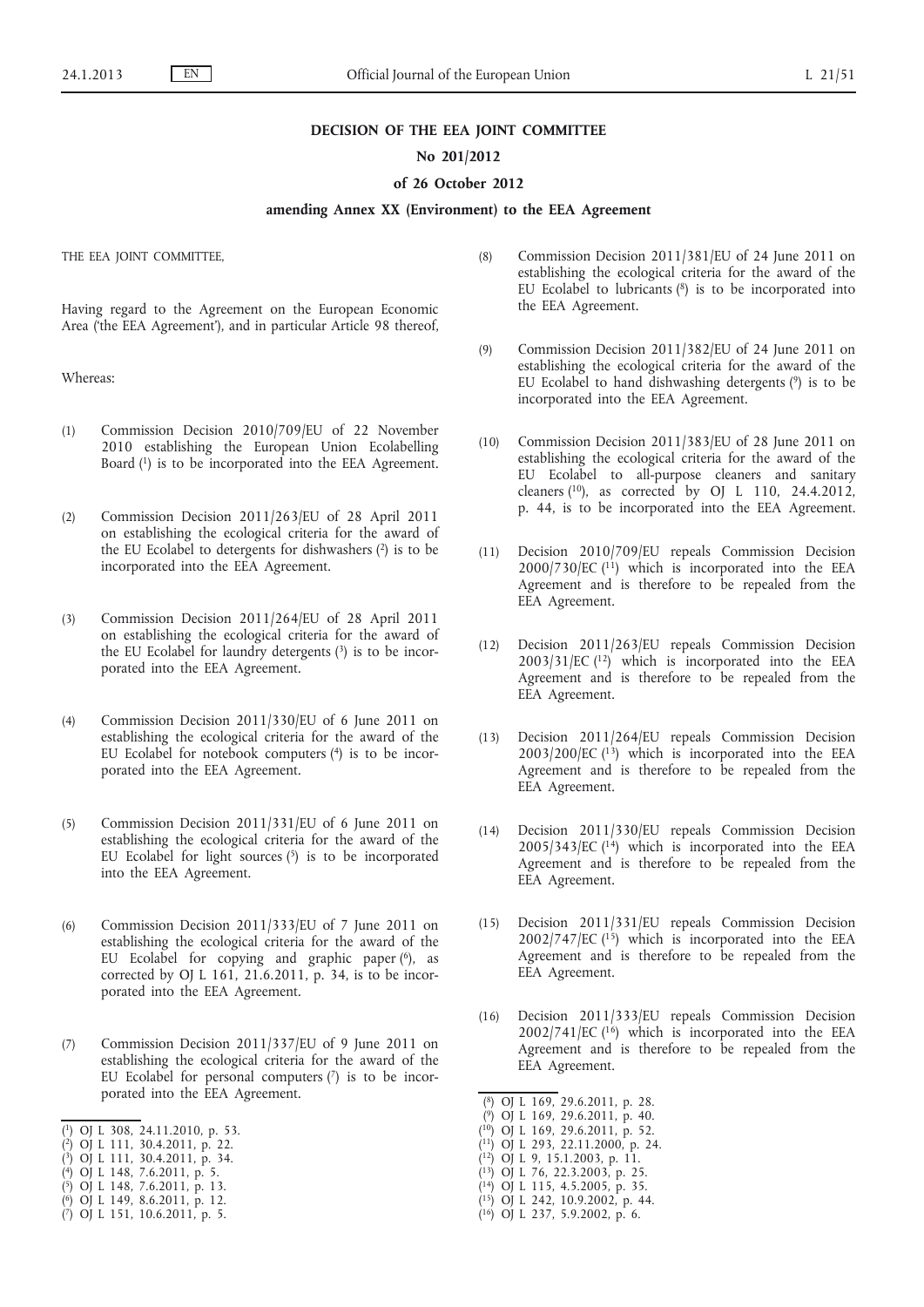- (17) Decision 2011/337/EU repeals Commission Decision 2005/341/EC (1) which is incorporated into the EEA Agreement and is therefore to be repealed from the EEA Agreement.
- (18) Decision 2011/381/EU repeals Commission Decision 2005/360/EC (2) which is incorporated into the EEA Agreement and is therefore to be repealed from the EEA Agreement.
- (19) Decision 2011/382/EU repeals Commission Decision  $2005/342/EC$  (3) which is incorporated into the EEA Agreement and is therefore to be repealed from the EEA Agreement.
- (20) Decision 2011/383/EU repeals Commission Decision 2005/344/EC (4) which is incorporated into the EEA Agreement and is therefore to be repealed from the EEA Agreement.
- (21) Annex XX to the EEA Agreement should therefore be amended accordingly,
- HAS ADOPTED THIS DECISION:

### *Article 1*

Annex XX to the EEA Agreement shall be amended as follows:

(1) the text of point 2ad (Commission Decision 2000/730/EC) shall be replaced by the following:

'**32010 D 0709**: Commission Decision 2010/709/EU of 22 November 2010 establishing the European Union Ecolabelling Board (OJ L 308, 24.11.2010, p. 53).';

(2) the text of point 2e (Commission Decision 2003/200/EC) shall be replaced by the following:

'**32011 D 0264**: Commission Decision 2011/264/EU of 28 April 2011 on establishing the ecological criteria for the award of the EU Ecolabel for laundry detergents (OJ L 111, 30.4.2011, p. 34).';

(3) the text of point 2h (Commission Decision 2003/31/EC) shall be replaced by the following:

'**32011 D 0263**: Commission Decision 2011/263/EU of 28 April 2011 on establishing the ecological criteria for the award of the EU Ecolabel to detergents for dishwashers (OJ L 111, 30.4.2011, p. 22).';

(4) the text of point 2o (Commission Decision 2002/747/EC) shall be replaced by the following:

'**32011 D 0331**: Commission Decision 2011/331/EU of 6 June 2011 on establishing the ecological criteria for the award of the EU Ecolabel for light sources (OJ L 148, 7.6.2011, p. 13).';

- ( 1) OJ L 115, 4.5.2005, p. 1.
- ( 2) OJ L 118, 5.5.2005, p. 26.
- ( 3) OJ L 115, 4.5.2005, p. 9.
- ( 4) OJ L 115, 4.5.2005, p. 42.

(5) the text of point 2q (Commission Decision 2005/341/EC) shall be replaced by the following:

'**32011 D 0337**: Commission Decision 2011/337/EU of 9 June 2011 on establishing the ecological criteria for the award of the EU Ecolabel for personal computers (OJ L 151, 10.6.2011, p. 5).';

(6) the text of point 2r (Commission Decision 2005/342/EC) shall be replaced by the following:

'**32011 D 0382**: Commission Decision 2011/382/EU of 24 June 2011 on establishing the ecological criteria for the award of the EU Ecolabel to hand dishwashing detergents (OJ L 169, 29.6.2011, p. 40).';

(7) the text of point 2s (Commission Decision 2005/343/EC) shall be replaced by the following:

'**32011 D 0330**: Commission Decision 2011/330/EU of 6 June 2011 on establishing the ecological criteria for the award of the EU Ecolabel for notebook computers (OJ L 148, 7.6.2011, p. 5).';

(8) the text of point 2t (Commission Decision 2005/344/EC) shall be replaced by the following:

'**32011 D 0383**: Commission Decision 2011/383/EU of 28 June 2011 on establishing the ecological criteria for the award of the EU Ecolabel to all-purpose cleaners and sanitary cleaners (OJ L 169, 29.6.2011, p. 52), as corrected by OJ L 110, 24.4.2012, p. 44.';

(9) the text of point 2u (Commission Decision 2005/360/EC) shall be replaced by the following:

'**32011 D 0381**: Commission Decision 2011/381/EU of 24 June 2011 on establishing the ecological criteria for the award of the EU Ecolabel to lubricants (OJ L 169, 29.6.2011, p. 28).';

(10) the text of point 2x (Commission Decision 2002/741/EC) shall be replaced by the following:

'**32011 D 0333**: Commission Decision 2011/333/EU of 7 June 2011 on establishing the ecological criteria for the award of the EU Ecolabel for copying and graphic paper (OJ L 149, 8.6.2011, p. 12), as corrected by OJ L 161, 21.6.2011, p. 34.'.

#### *Article 2*

The texts of Decisions 2010/709/EU, 2011/263/EU, 2011/264/EU, 2011/330/EU, 2011/331/EU, 2011/333/EU, as corrected by OJ L 161, 21.6.2011, p. 34, 2011/337/EU, 2011/381/EU, 2011/382/EU and 2011/383/EU, as corrected by OJ L 110, 24.4.2012, p. 44, in the Icelandic and Norwegian languages, to be published in the EEA Supplement to the *Official Journal of the European Union*, shall be authentic.